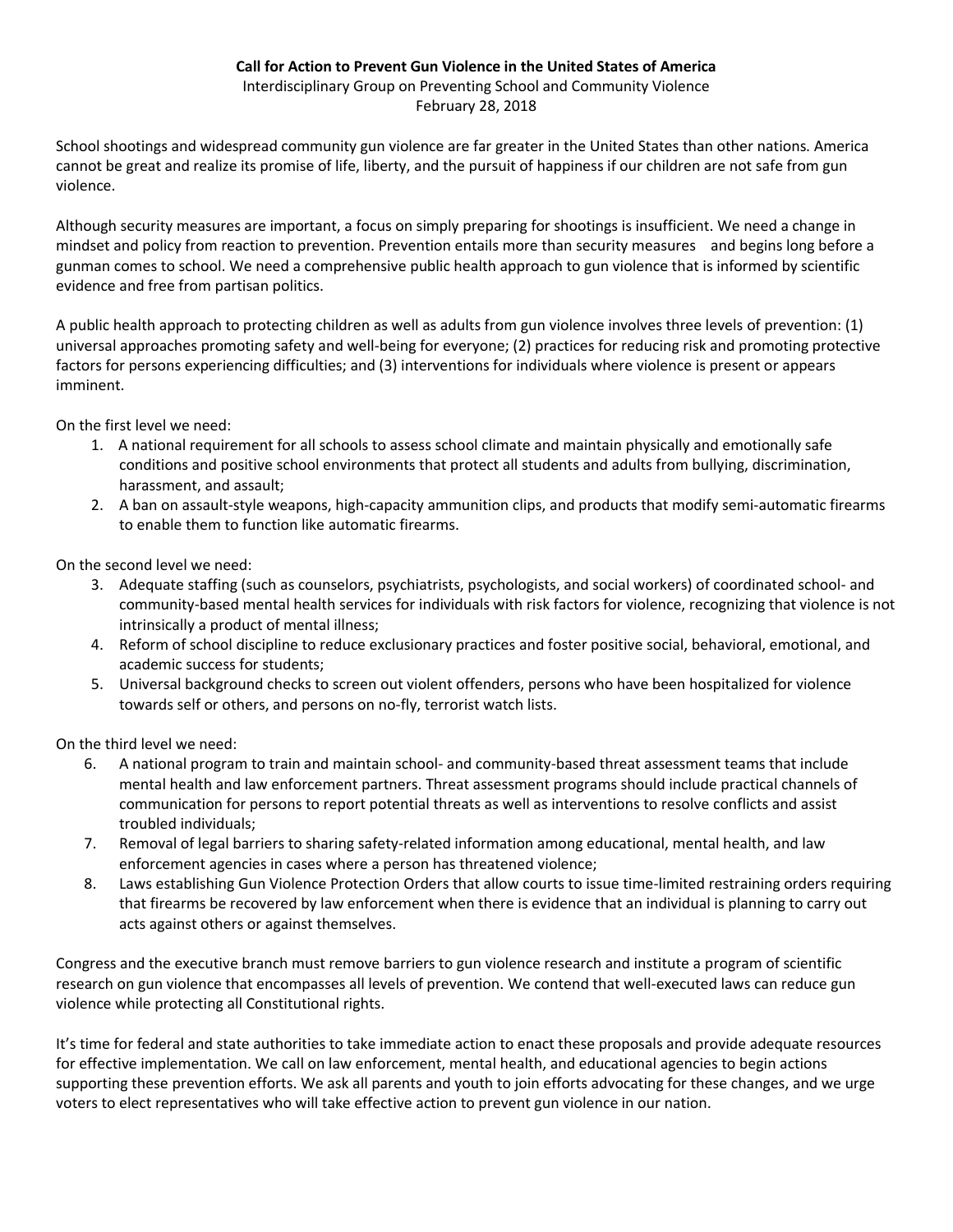#### **Interdisciplinary Group on Preventing School and Community Violence**

(in alphabetical order)

Ron Avi Astor, Ph.D., University of Southern California George G. Bear, Ph.D., University of Delaware Catherine P. Bradshaw, Ph.D., University of Virginia Dewey G. Cornell, Ph.D., University of Virginia Dorothy L. Espelage, Ph.D., University of Florida Daniel Flannery, Ph.D., Case Western Reserve University Michael J. Furlong, Ph.D., University of California, Santa Barbara Nancy Guerra, Ed.D., University of California, Irvine Robert Jagers, Ph.D., University of Michigan Shane R. Jimerson, Ph.D., University of California, Santa Barbara Matthew J. Mayer, Ph.D., Rutgers, the State University of New Jersey, New Brunswick Maury Nation, Ph.D., Vanderbilt University Amanda B. Nickerson, Ph.D., University at Buffalo, State University of New York Pedro Noguera, Ph.D., University of California, Los Angeles David Osher, Ph.D., Takoma Park, MD Russell Skiba, Ph.D., Indiana University George Sugai, Ph.D., University of Connecticut Daniel W. Webster, Sc.D., Johns Hopkins University Mark D. Weist, Ph.D., University of South Carolina

### **National Organizations Endorsing This Statement**

Alliance for Excellent Education American Art Therapy Association American Association for Psychoanalysis in Clinical Social Work American Dance Therapy Association American Federation of Teachers (AFT) American Psychoanalytic Association American Psychological Association (APA) American Psychological Association Teachers of Psychology in Secondary Schools Association for Ambulatory Behavioral Healthcare Association for Positive Behavior Support Association of Educational Service Agencies (AESA) Association of School Psychologists of Pennsylvania Campaign for Trauma-Informed Policy and Practice Center for MH in Schools & Student/Learning Supports Children's Mental Health Network Clinical Social Work Association Coalition for Juvenile Justice Coalition for the Advancement and Application of Psychological Science Collaborative for Academic, Social, and Emotional Learning (CASEL) Committee for Children Council for Children with Behavioral Disorders (CCBD) Council of Administrators of Special Education (CASE) Council of Directors of School Psychology Programs Council of University Directors of Clinical Psychology Divisions for Social Justice, American Psychological Association GLSEN International Bullying Prevention Association Justice and Serious Mental Illness Learning Disabilities Association of America National Association for Children's Behavioral Health National Association for Family, School, and Community Engagement (NAFSCE)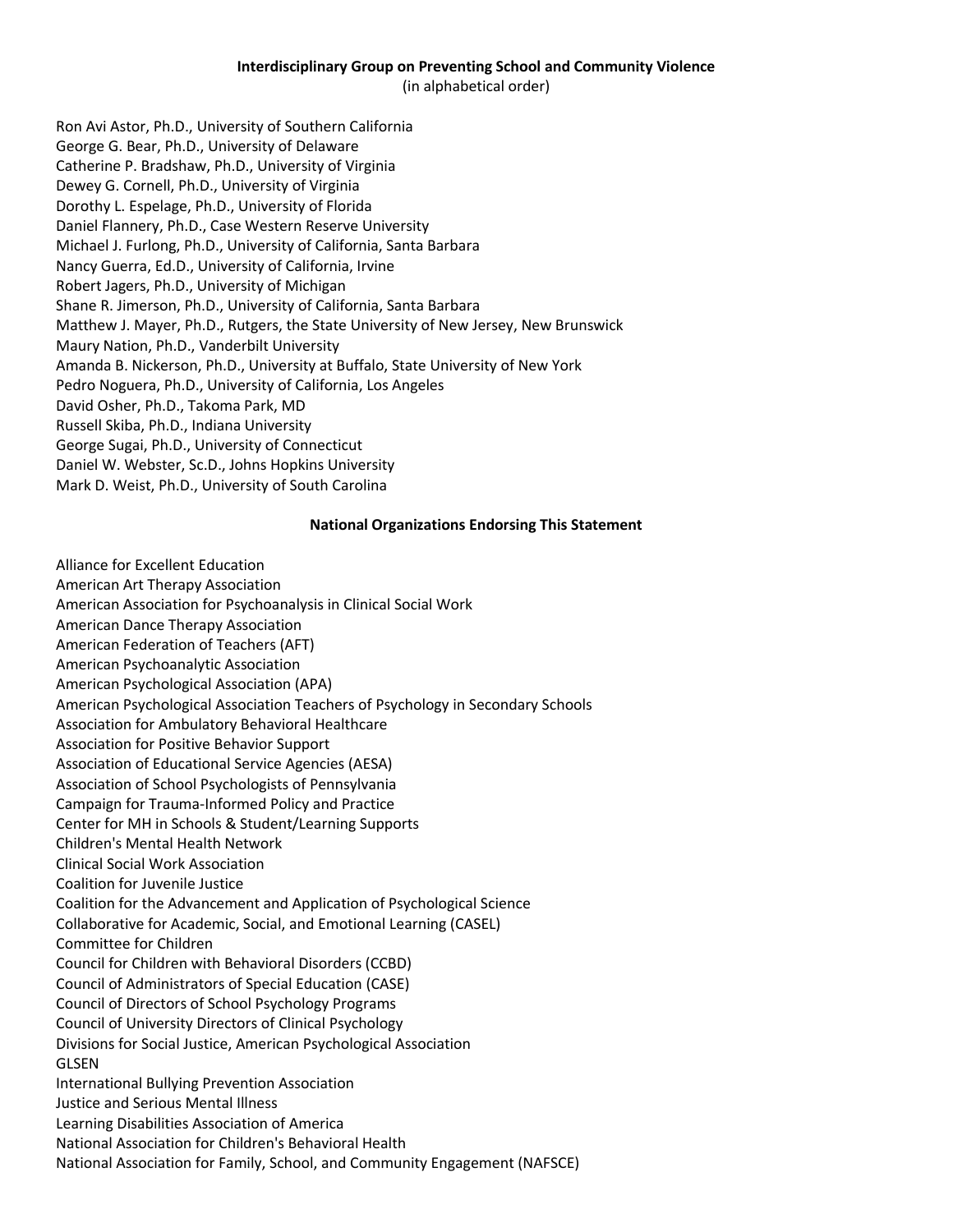National Association for Professional Development Schools (NAPDS) National Association of County Behavioral Health and Developmental Disability Directors National Association of School Psychologists (NASP) National Association of Secondary School Principals National Association of State Directors of Special Education (NASDSE) National Association of State Head Injury Administrators National Center for School Mental Health National Council of Schools and Programs of Professional Psychology (NCSPP) National Education Association (NEA) National Federation of Families for Children's Mental Health National Juvenile Justice Network National Latina/o Psychological Association National PTA National Register of Health Service Psychologists National School Climate Center (NCSS) Sandy Hook Promise School Psychology, Division 16 of the American Psychological Association School Social Work Association of America School-Based Health Alliance Society for Community Research and Action Society for Prevention Research (SPR) Society of Clinical Child and Adolescent Psychology Society of Counseling Psychology, Division 17, American Psychological Association The Child and Family Evidence Based Practice Consortium The Mental Health-Education Integration Consortium The National Behavioral Intervention Team Association (NaBITA) Trainers of School Psychologists

### **Additional Organizations Endorsing This Statement**

Adler University

Alberti Center for the Prevention of Bullying Abuse and School Violence, University at Buffalo Arizona Association of School Psychologists Asociación de Psicología Escolar de Puerto Rico (APEP) Association for University and College Counseling Center Directors Association of School Psychologists of Pennsylvania Atlanta Behavioral Health Advocates, Emory University School of Medicine Department of Psychiatry and Behavioral Sciences Baltimore City Association of School Psychologists Baltimore County School Psychologists' Association Begun Center for Violence Prevention Research and Education (Case Western Reserve University) Bullying Research Network California Association of School Psychologists Center for Behavioral Education and Research Central Michigan University School Psychology Program Clover Educational Consulting Group Cognitive Health Solutions, LLC College of Education and Human Development, University of Maine Colorado Society of School Psychologists Connecticut Association for Marriage and Family Therapy Connecticut Association of School Psychologists Connecticut Psychological Association Danville Area School District Delaware Association of School Psychologist Department of Educational Psychology, Baylor University Department of Teaching and Learning, School of Education and Human Development, University of Southern Maine Family Services Network Family Therapy Center of Boulder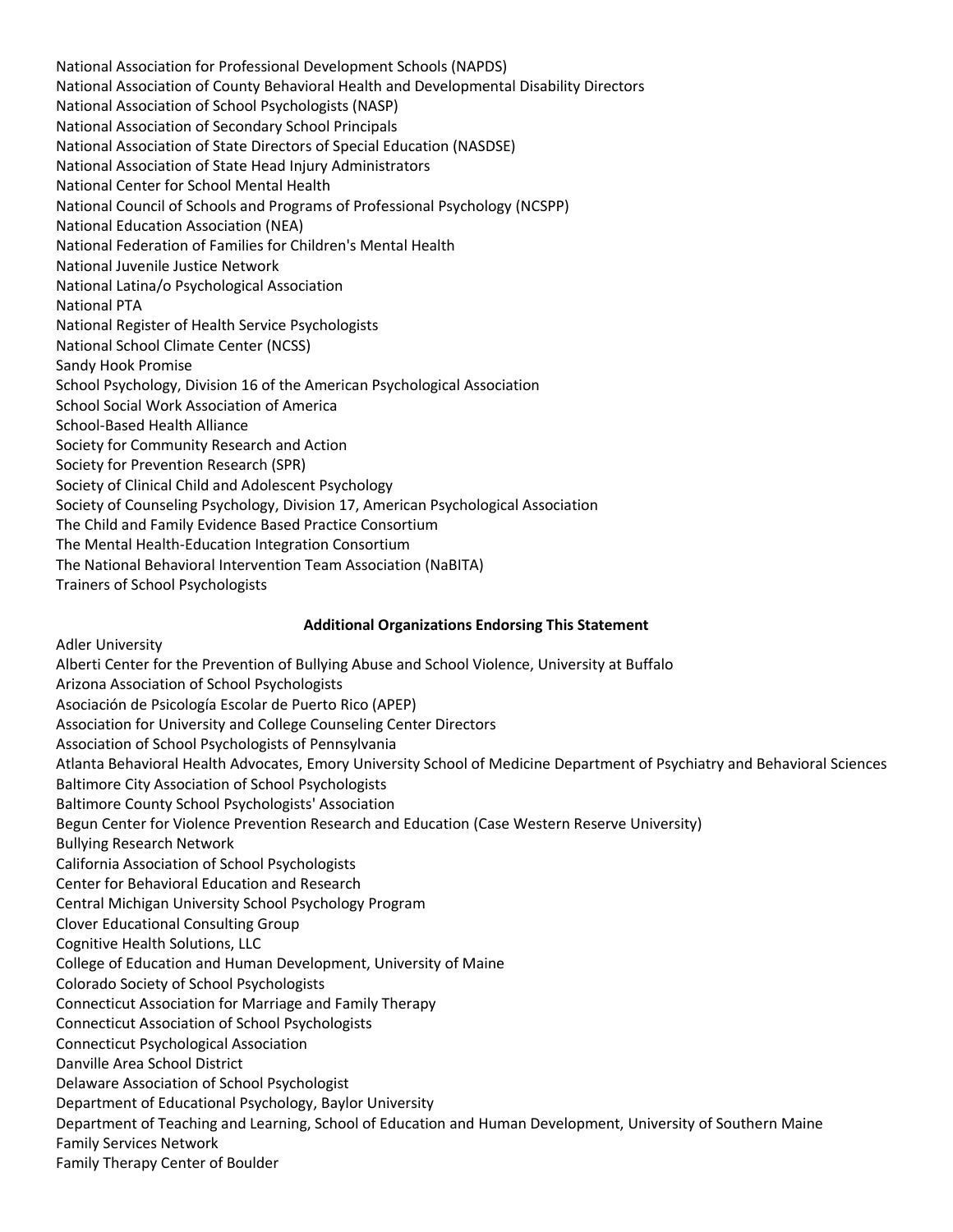Full Circle Community and Wellness Futures Without Violence Illinois Chapter of American Dance Therapy Association Illinois School Counselor Association Illinois School Counselor Association Indivisible CD 19 Institute on Violence, Abuse and Trauma Instructional Research Group Iowa School Psychologists Association Journal of Applied School Psychology Judge Baker Children's Center Literacy, Language, and Culture Department, University of Southern Maine Louisiana School Psychological Association Loyola Marymount University Maryland School Psychologists Association Massachusetts School Psychologists Association Metamorphosis Life Revitalizing Center, LLC Michigan Association of School Psychologists Michigan Psychological Association Midwest PBIS Network Midwest Symposium for Leadership in Behavior Disorders (MSLBD) Minnesota School Psychologists Association Minnesota School Psychology Association Missouri Association of School Psychologists Missouri Prevention Center; University of Missouri Montana Association of School Psychologists Montgomery County School Psychologists' Association (MCSPA) Move Forward New York - Gun Control Task Force National Shattering Silence Coalition Nebraska School Psychologists Association Nevada Association of School Psychologists New Directions Counseling Services New Hampshire Association of School Psychologists New Jersey Association of School Psychologists New Leaders New York Association of School Psychologists Office of Psychological Services, Baltimore County Public Schools Ohio Psychological Association Ohio School Psychologists Association Oregon School Psychologists Association Paris Union School District No. 95 Philadelphia Society of Clinical Psychologists (PSCP): The Psychology Network Pine Forge Farms Therapy Center Prevention Section of the Society of Counseling Psychology, American Psychological Association. Program on Problem Behavior and Positive Youth Development, Institute of Behavioral Science, University of Colorado Boulder Public Advocacy for Kids Rainstorms to Rainbows Rhode Island School Psychologists Association Safe & Humane Schools within the Institute on Family & Neighborhood Life, Clemson University School Psychologists Association of Anne Arundel County South Carolina Association of School Psychologists Strategies for Youth, Inc. Team Up for Families Texas Association of School Psychologists

Florida Association of School Psychologists